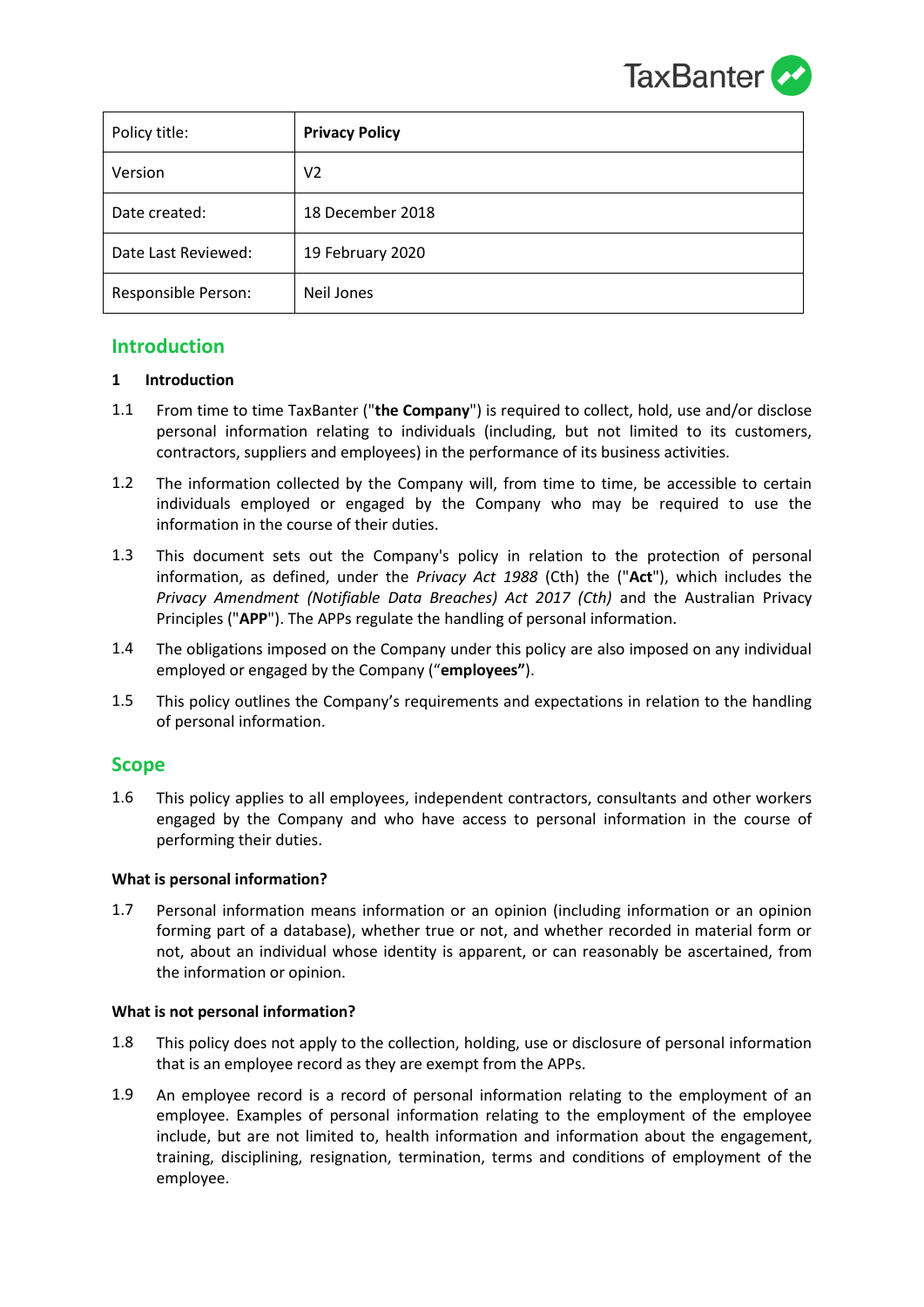

- 1.10 Employees (such as those engaged in a supervisory, operations or human resource capacity) will have access to employee records. Employees who have access to employee records must ensure that the information is handled confidentially and for a proper purpose only. Employee records are only permitted to be collected, used and disclosed where the act of doing so is directly related to a current or former employment relationship.
- 1.11 Employees who have access to employee records and who may have a question about the use or disclosure of employee records, should contact a Director.

#### **Kinds of information that the Company collects and holds**

- 1.12 The Company collects personal information that is reasonably necessary for one or more of its functions or activities or if the Company has received consent to collect the information. If the Company collects sensitive information (as defined below), the Company must also have obtained consent in addition to the collection being reasonably necessary.
- 1.13 The type of information that the Company collects and holds may depend on an individual's relationship with the Company, for example:
	- i. **Candidate**: if a person is a candidate seeking employment with the Company, the Company may collect and hold information about that candidate including the candidates name, address, email address, contact telephone number, gender, age, employment history, references, resume, medical history, emergency contact, taxation details, qualifications and payment details.
	- ii. **Customer**: if a person is a customer of the Company, the Company may collect and hold information including the customer's name, address, email address, contact telephone number, gender and age and other sensitive information.
	- iii. **Supplier**: if a person or business is a supplier of the Company, the Company may collect and hold information about the supplier including the supplier's name, address, email address, contact telephone number, business records, billing information and information about goods and services supplied by the supplier.
	- iv. **Referee**: if a person is a referee of a candidate being considered for employment by the Company, the Company may collect and hold information including the referee's name, contact details, current employment information and professional opinion of candidate.
	- v. **Sensitive information**: the Company will only collect sensitive information where an individual consents to the collection of the information and the information is reasonably necessary for one or more of the Company's functions or activities. Sensitive information includes, but is not limited to, information or an opinion about racial or ethnic origin, political opinions, religious beliefs, philosophical beliefs, membership of a trade union, sexual preferences, criminal record, health information or genetic information.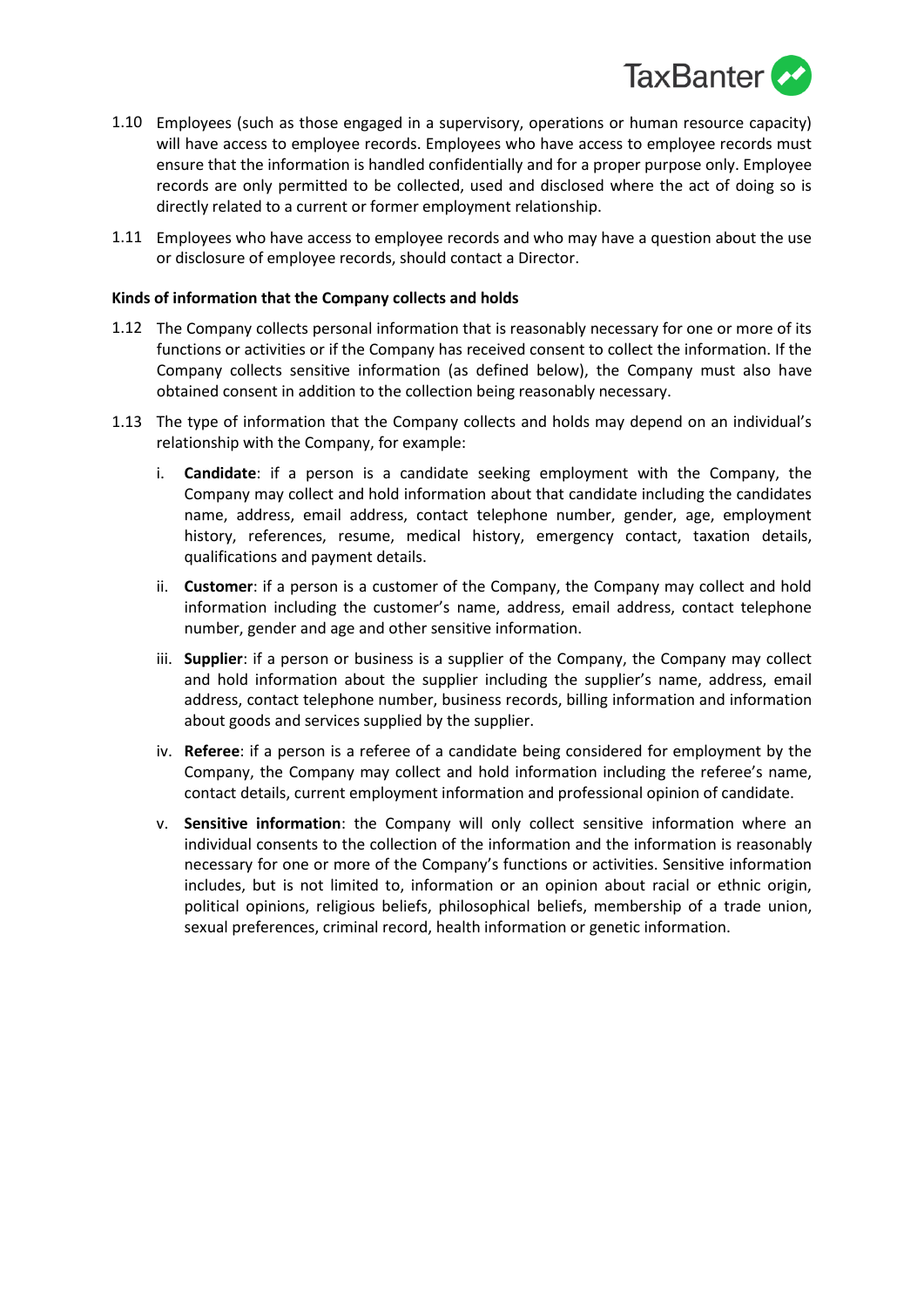

#### **How the Company collects and holds personal information**

- 1.14 The Company (and the employees acting on the Company's behalf) must collect personal information only by lawful and fair means.
- 1.15 The Company may collect personal information in a number of ways, including without limitation:
	- i. through application forms (e.g. job applications, VIP and loyalty program applications);
	- ii. by email or other written mechanisms;
	- iii. over a telephone call;
	- iv. in person;
	- v. through transactions;
	- vi. through the Company website;
	- vii. through lawful surveillance means such as a surveillance camera;
	- viii. by technology that is used to support communications between individuals and the Company;
	- ix. through publically available information sources (which may include telephone directories, the internet and social media sites); and
	- x. direct marketing database providers
- 1.16 When the Company collects personal information about an individual through publicly available information sources, it will manage such information in accordance with the APPs.
- 1.17 At or before the time or, if it is not reasonably practicable, as soon as practicable after, the Company collects personal information, the Company must take such steps as are reasonable in the circumstances to either notify the individual or otherwise ensure that the individual is made aware of the following:
	- i. the identity and contact details of the Company;
	- ii. that the Company has collected personal information from someone other than the individual or if the individual is unaware that such information has been collected;
	- iii. that collection of personal information is required by Australian law, if it is;
	- iv. the purpose for which the Company collects the personal information;
	- v. the consequences if the Company does not collect some or all of the personal information;
	- vi. any other third party to which the Company may disclose the personal information collected by the Company;
	- vii. the Company's privacy policy contains information about how an individual may access and seek correction of personal information held by the Company and how an individual may complain about a breach of the APPs; and
	- viii. whether the Company is likely to disclose personal information to overseas recipients, and the countries in which those recipients are likely to be located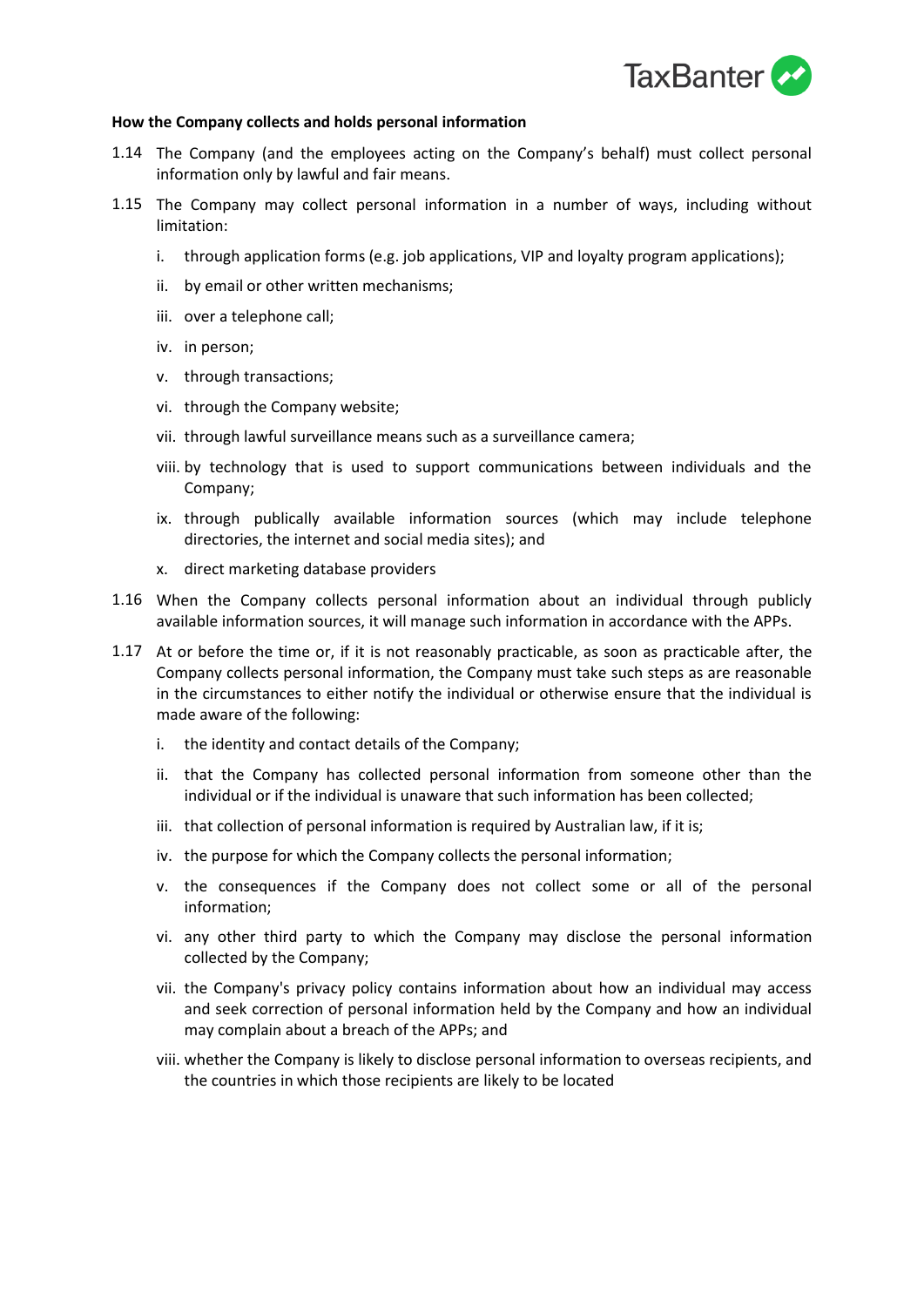

1.18 **Unsolicited personal information** is personal information that the Company receives which it did not solicit. Unless the Company determines that it could have collected the personal information in line with the APPs or the information is contained within a Commonwealth record, it must destroy the information to ensure it is de-identified unless the Company determines that it is acceptable for the Company to have collected the personal information.

#### **Use and Disclosure of Personal Information**

- 1.19 The main purposes for which the Company may use and/or disclose personal information may include but are not limited to:
	- i. recruitment functions;
	- ii. customer service management;
	- iii. training and events;
	- iv. surveys and general research; and
	- v. business relationship management
- 1.20 The Company may also collect, hold, use and/or disclose personal information if an individual consents or if required or authorised under law.
- 1.21 Direct marketing:
	- i. the Company may use or disclose personal information (other than sensitive information) about an individual for the purpose of direct marketing (for example, advising a customer about new goods and/or services being offered by the Company);
	- ii. the Company may use or disclose sensitive information about an individual for the purpose of direct marketing if the individual has consented to the use or disclosure of the information for that purpose; and
	- iii. an individual can opt out of receiving direct marketing communications from the Company by contacting a Director in writing or if permissible accessing the Company's website and unsubscribing appropriately

#### **Disclosure of Personal Information**

- 1.22 The Company may disclose personal information for any of the purposes for which it is was collected, as indicated under clauses 1.19, 1.20 and 1.21 of this policy, or where it is under a legal duty to do so.
- 1.23 Disclosure will usually be internally and to related entities or to third parties such as contracted service suppliers.
- 1.24 If an employee discloses personal information to a third party in accordance with this policy, the employee must take steps as are reasonable in the circumstances to ensure that the third party does not breach the APPs in relation to the information.

#### **Access to personal information**

1.25 If the Company holds personal information about an individual, the individual may request access to that information by putting the request in writing and sending it to a Director. The Company will respond to any request within a reasonable period, and a charge may apply for giving access to the personal information where the Company incurs any unreasonable costs in providing the personal information.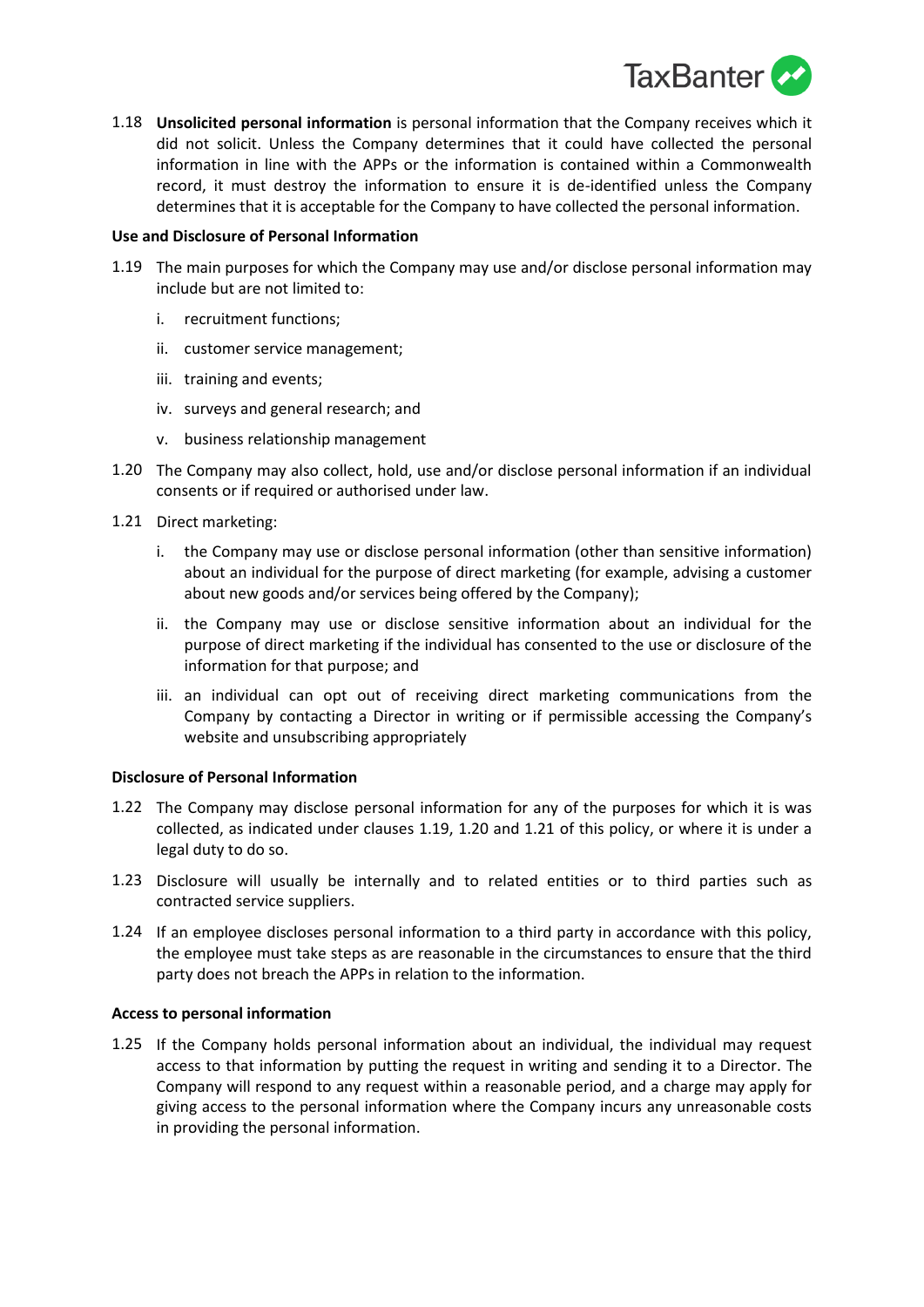

- 1.26 There are certain circumstances in which the Company may refuse to grant an individual access to personal information. In such situations the Company will **provide** the individual with written notice that sets out:
	- i. the reasons for the refusal; and
	- ii. the mechanisms available to you to make a complaint
- 1.27 If you receive such a request, please contact a Director.

#### **Correction of personal information**

- 1.28 If the Company holds personal information that is inaccurate, out-of-date, incomplete, irrelevant or misleading, it must take reasonable steps to correct the information.
- 1.29 If the Company holds personal information and an individual makes a request in writing addressed to the Director to correct the information, the Company must take steps as are reasonable to correct the information and the Company will respond to any request within a reasonable period.
- 1.30 There are certain circumstances in which the Company may refuse to correct the personal information. In such situations the Company will **give** the individual written notice that sets out:
	- i. the reasons for the refusal; and
	- ii. the mechanisms available to the individual to make a complaint
- 1.31 If the Company corrects personal information that it has previously supplied to a third party and an individual requests the Company to notify the third party of the correction, the Company will take such steps as are reasonable to give that notification unless impracticable or unlawful to do so.
- 1.32 If you receive such a request, please contact a Director.

#### **Integrity and security of personal information**

- 1.33 The Company will take such steps (if any) as are reasonable in the circumstances to ensure that the personal information that it collects is accurate, up-to-date and complete.
- 1.34 Employees must take steps as are reasonable in the circumstances to protect the personal information from misuse, interference, loss and from unauthorised access, modification or disclosure.
- 1.35 If the Company holds personal information and it no longer needs the information for any purpose for which the information may be used or disclosed and the information is not contained in any Commonwealth record and the Company is not required by law to retain the information, it will take such steps as are reasonable in the circumstances to destroy the information or to ensure it is de-identified.
- 1.36 If you are unsure whether to retain personal information, please contact a Director to discuss.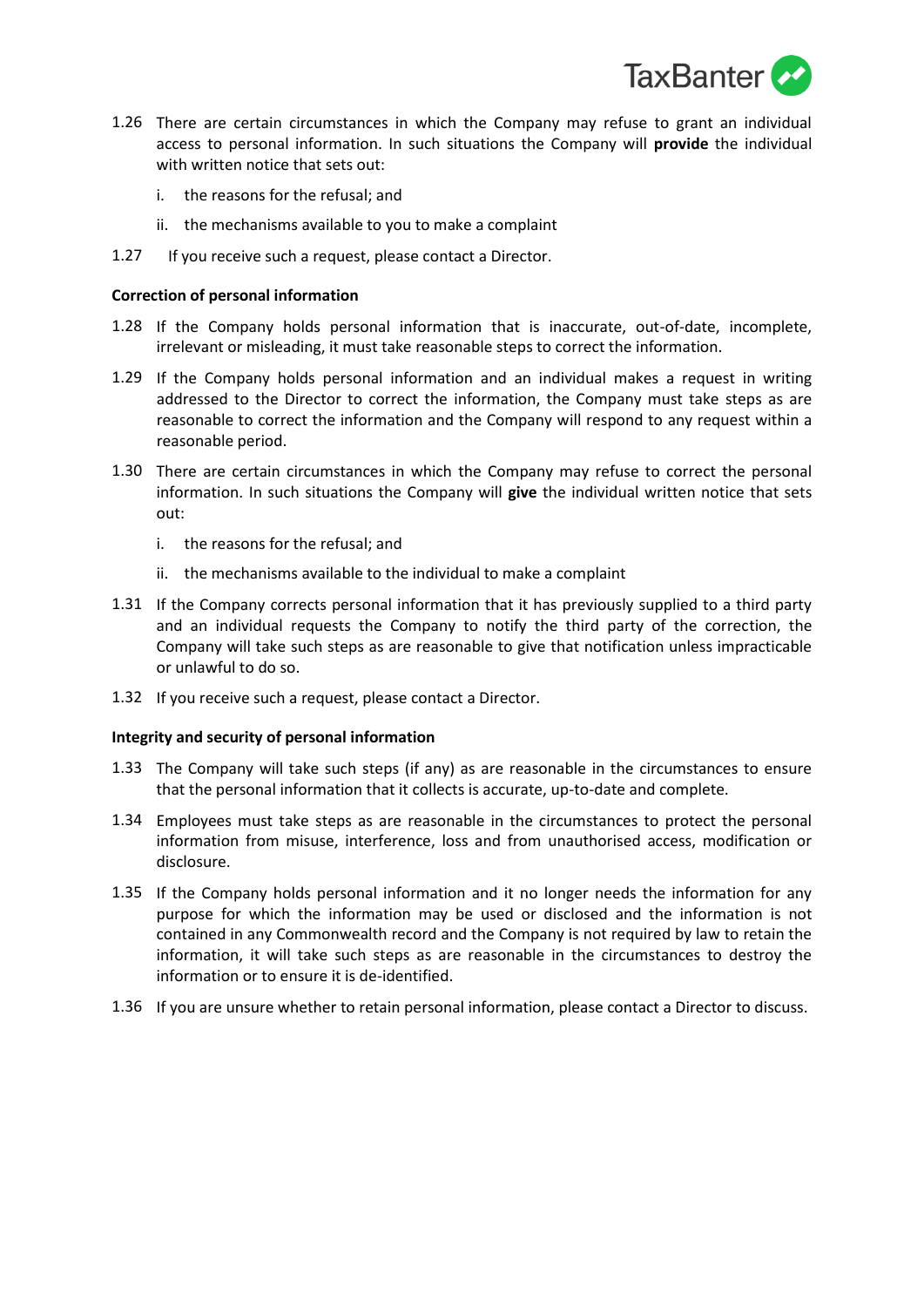

#### **Data Breaches and Notifiable Data Breaches**

- 1.37 A "**Data Breach**" occurs where personal information held by the Company is accessed by, or is disclosed to, an unauthorised person, or is lost. An example of a Data Breach may include:
	- i. Lost or stolen laptops or tablets;
	- ii. Lost or stolen mobile phone devices;
	- iii. Lost or stolen USB data storage devices;
	- iv. Lost or stolen paper records or documents containing personal information relating to the Employer's customers or employees;
	- v. Employees mistakenly providing personal information to the wrong recipient (i.e. payroll details to wrong address);
	- vi. Unauthorised access to personal information by an employee;
	- vii. Employees providing confidential information to the Employer's competitors;
	- viii. Credit card information lost from insecure files or stolen from garbage bins;
	- ix. Where a database has been 'hacked' to illegally obtain personal information; and
	- x. Any incident or suspected incident where there is a risk that personal information may be misused or obtained without authority.
- 1.38 If you are aware of or reasonably suspect a Data Breach, you must report the actual or suspected Data Breach to a Director as soon as reasonably practicable and not later than 24 hours after becoming aware of the actual or suspected Data Breach.
- 1.39 A "**Notifiable Data Breach"** occurs where there is an actual Data Breach, and:
	- i. a reasonable person would conclude that the unauthorised access or disclosure would likely result in serious harm to the relevant individual (including harm to their physical or mental well-being, financial loss, or damage to their reputation); or
	- ii. in the case of loss (i.e. leaving an unsecure laptop containing personal information on a bus), unauthorised access or disclosure of personal information is likely to occur as a result of the Data Breach, and a reasonable person would conclude that the unauthorised access or disclosure would likely result in serious harm to the relevant individual (including harm to their physical or mental well-being, financial loss, or damage to their reputation).
- 1.40 A Notifiable Data Breach does not include a Data Breach where the Company has been successful in preventing the likely risk of serious harm by taking remedial action.

#### **Assessment**

1.41 If the Company is aware of any actual or suspected Data Breach, it will conduct a reasonable and expeditious assessment to determine if there are reasonable grounds to believe that the Data Breach is a Notifiable Data Breach or not.